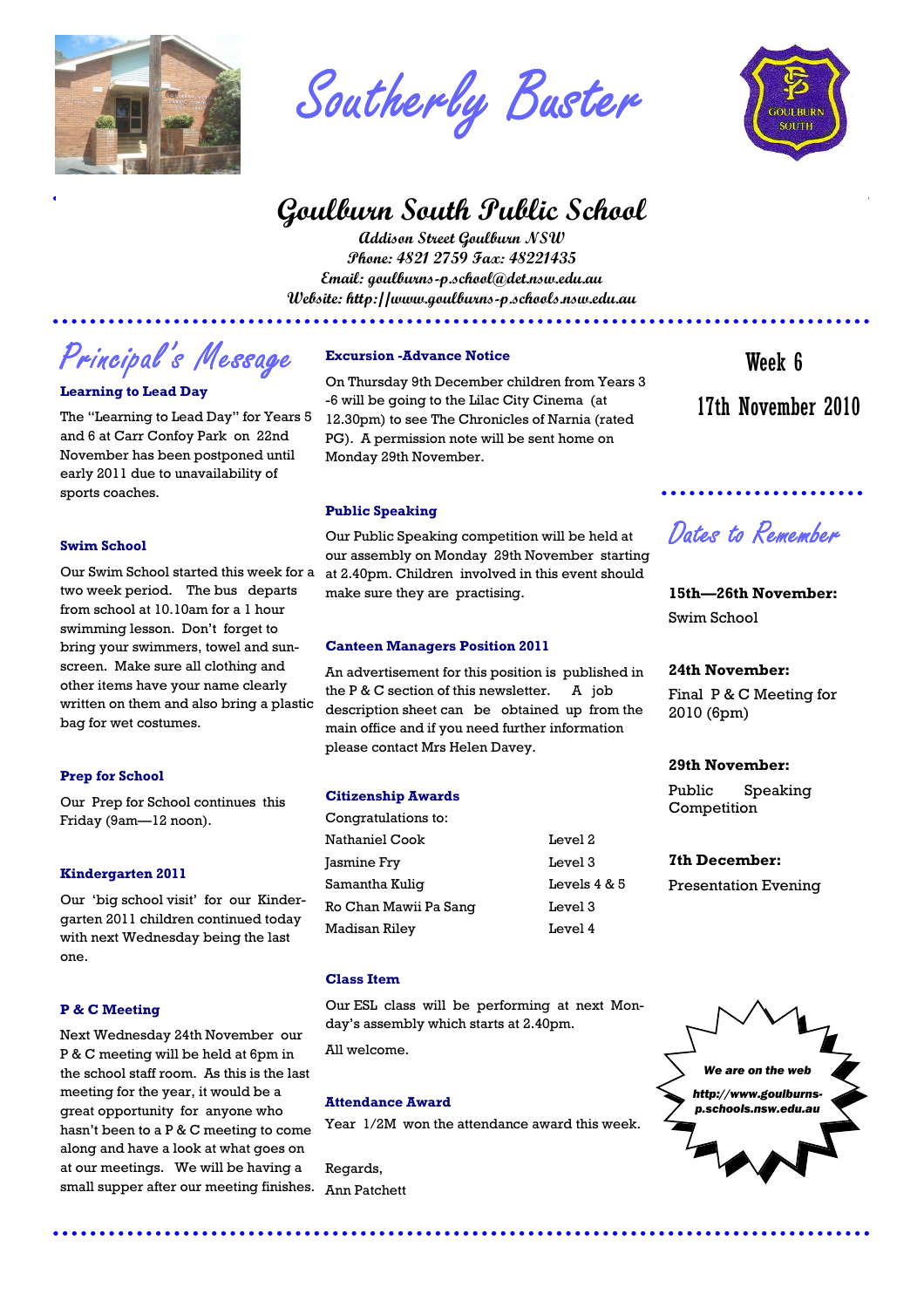### What's happening in Group K/1SM

We enjoyed presenting the assembly item this week—we hope you enjoyed it. The Kinder children are doing some fantastic reading at the moment . Well done everyone.

What's happening in Group  $1/2M$ 

The swimmers have been very organized and excited about learning to swim. We are pleased to have Year 5 people with us for the two weeks. They have shown a very mature approach to their set work and are great role models.

We collected seeds in the playground to look at the changes in the growth cycle of plants and to discuss how people rely on nature and its cycles.

Most of Year 3 are enjoying going to Swim School this week. Don't forget to have all clothes and towels labeled in case anything gets lost.

Lots of students in our class aren't bringing a pencil case to school. It would be appreciated if parents could check that their children have lead pencils, glue, coloured pencils, scissors, erasers, etc. so that they are not constantly borrowing Mrs Hansen's. Thank you.

What's happening in Group 3H What's happening in Group 4M

Year 4 have been busy writing a recount to Year 3. Year 3 should receive their letter next week and they will reply to us. Miss Ballantine will be investigating caves, the children will be making a cave for Science. This will be in the form of a diorama.

We are continuing division and multiplication.

What's happening in the Library

Thank you to all children who have supported our book sale. More will be available next year.

Borrowing will continue as normal this week but will be restricted to 1 book only during the next 2 weeks.

All books will need to be returned by the end of week 8 so a stocktake can be carried out.

 $\frac{1}{M}$ 

### 好好好好好好 **Class of the Week Canteen Vouche**



Congratulations Year 1/2M Congratulations to

Shantelle Ramadge and Thomas Taylor

### 

### What's happening in Group 5L

We will be starting a unit of work in Maths on '2D Shapes-Angles'. All students did well with the unit on 'Mass' and created some fantastic games at the end which showed they have a good understanding of the concept.

The scripts for their work towards 'Interviewing after a Disaster' are being completed this week and we will start videoing next week. We have some very talented writers and actors emerging from 5L!!

Remember to bring a hammer and wool ready for working on your artwork — we will try and finish with the hammers this week.

It is important that students still continue to do their homework each week and do some nightly reading.

What's happening in Group 6C

A special note outlining expectations for Year 6 behaviour was sent home on Tuesday. It is very important that parents discuss the note with their children and reinforce the matters mentioned including, Respect, Responsibility, Persistence and Pride.

We aim for all students to enjoy a positive experience at Primary School and we hope all Year 6 students will do their part to ensure the end of term is pleasant and productive for all.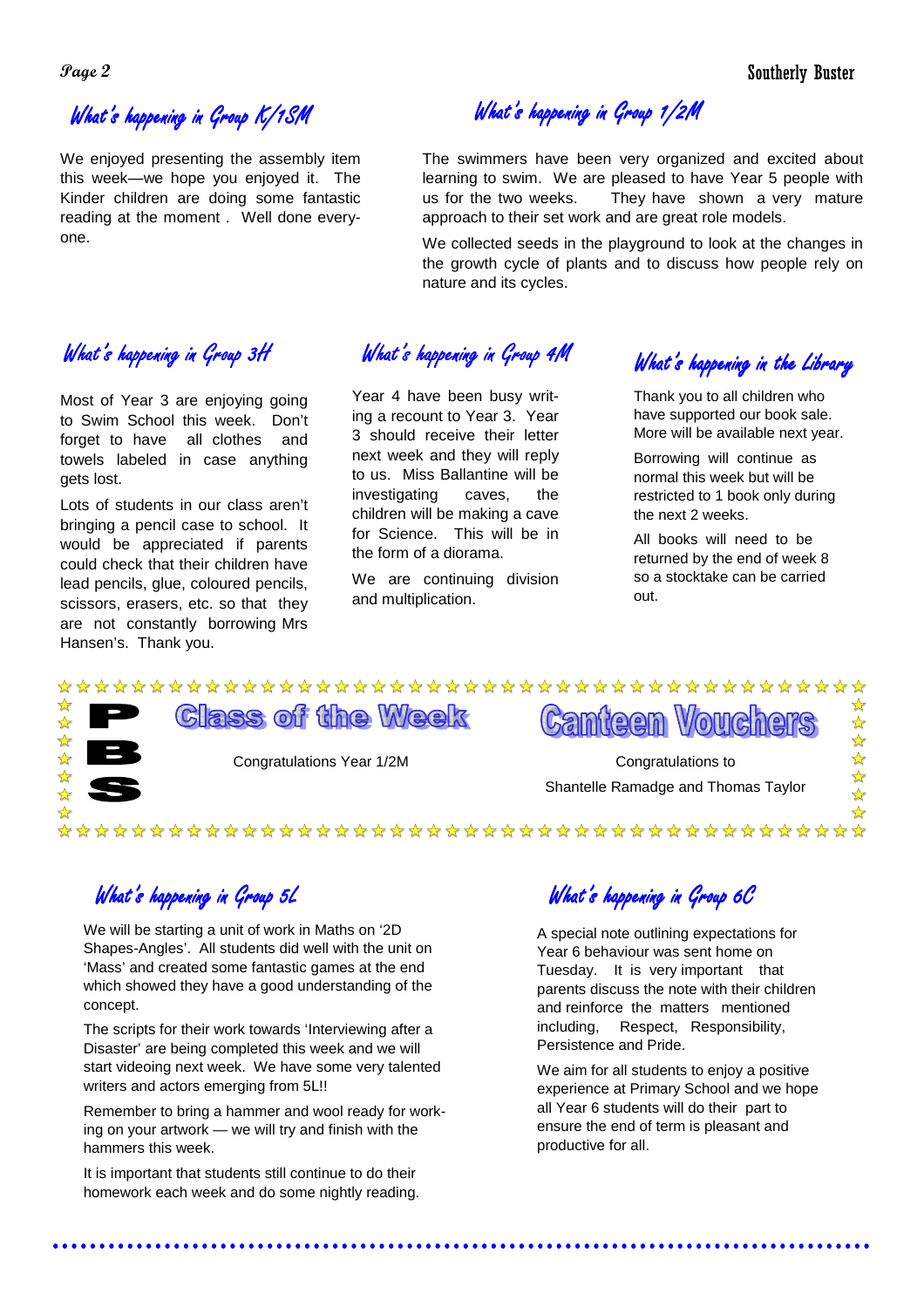#### Canteen Manager's Position—Goulburn South Public School

As our Canteen Manager will not be available to run our canteen next year (2011), we are looking for expressions of interest for this position.

If you are interested, or if you know of someone who may be interested,

you can obtain a Job Description form from the office.

Closing date 16th December 2010

P & C Committee

Canteen Roster

Thursday 18th November

P and C News

#### **Canteen News**

We would like to thank all the people who sent back their survey forms for the canteen. From the information we received in the survey, we are going to do our best to keep the canteen open and operating—although there will be a few changes.

#### **THE CANTEEN WILL NO LONGER BE OPENING ON TUESDAYS.**

Other than that, we hope with the availability of volunteers, to keep it open every other day. So if you can help on any day please see Tanya in the canteen or ring her on 0405 088 308. Please remember you don't have to volunteer every week—it you can just fill in a vacancy once a month it would be greatly appreciated.

#### **PLEASE NOTE……… Lasagne is no longer available to order in the canteen.**

#### **P & C Meeting**

Our next and last P & C meeting for the year takes place on Wednesday 24th November in the school staff room at 6.00pm. As it is our last meeting for the year, could you please bring a plate along as we will have a small supper after the meeting? Hope to see you there.



#### **Christmas Raffle**



Every year the P & C holds a Christmas Raffle which consists of 3 prizes: 1st Prize Large Christmas Hamper 2nd Prize Medium Christmas Hamper 3rd Prize Scratchie Tree

To hold this raffle we ask if each family could donate something towards the raffles. We are looking for nonperishable food items, toys, books, Christmas items and scratchie tickets of any amount. Donations can be left at the office or canteen. Tickets for the raffle will be sent home in a couple of weeks. The raffle will be drawn on the day of the Christmas Stall.

#### **Christmas Stall**

We will be holding our annual Christmas Stall this year. The stall is for the children, it gives them an opportunity to buy a Christmas present for the members of their family. Presents range from \$1-\$6 and there will also be a small range of cards for sale for 50c each.

We will require volunteers to help on the stall. If you can help, even for just a bit, it would be appreciated. The stall will run from 9.30am to about 12noon. CHILDREN DO NOT BRING MONEY TO SCHOOL FOR PURCHASING GIFTS UNTIL THE DAY OF THE STALL.

Tanya + Kerri Friday 19th November Tanya + Helper Needed Monday 22nd November Paula M & Staceu Tuesday 23rd November … ….CANTEEN CLOSED…….